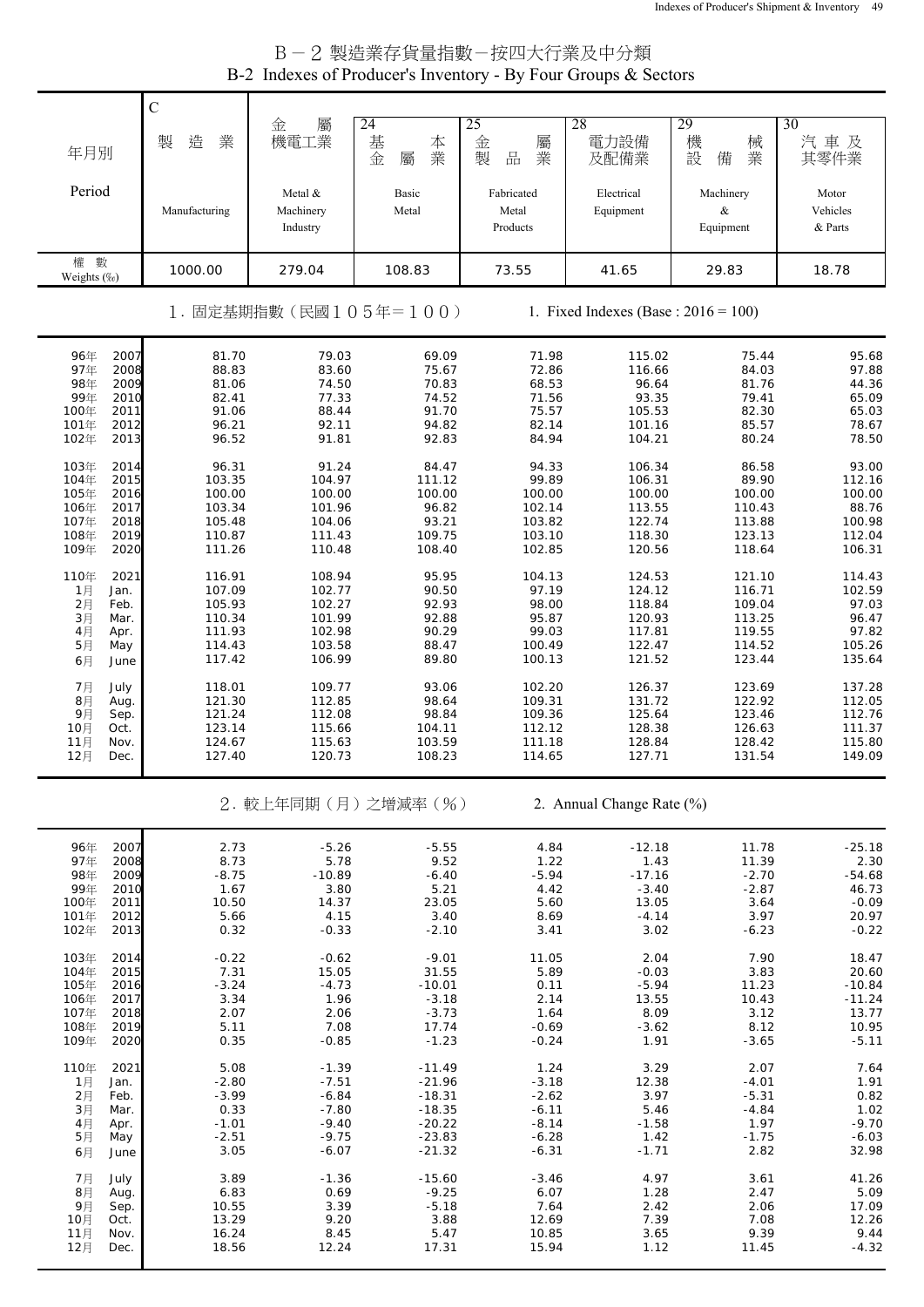B-2 製造業存貨量指數-按四大行業及中分類(續1)

| 年月別                         | $\overline{31}$<br>其他運輸<br>工具及<br>其零件業<br>Other Transport<br>Equipment<br>& Parts | 訊<br>資<br>電子工業<br>Information<br>& Electronic<br>Industry | 26<br>電<br>子<br>零組件業<br>Electronic<br>Parts &<br>Components | 27<br>電腦、電子<br>產品及光學<br>品<br>業<br>製<br>Computers,<br>Electronic<br>& Optical<br>Products | 學業<br>化工<br>Chemistry<br>Industry | 13<br>皮革、毛皮<br>及其製品業<br>Leather, Fur<br>& Related<br>Products | $\overline{15}$<br>紙漿、紙<br>及紙製品業<br>Pulp, Paper<br>& Paper<br>Products |  |  |  |
|-----------------------------|-----------------------------------------------------------------------------------|-----------------------------------------------------------|-------------------------------------------------------------|------------------------------------------------------------------------------------------|-----------------------------------|---------------------------------------------------------------|------------------------------------------------------------------------|--|--|--|
| 權<br>數 (%)                  | 6.40                                                                              | 244.93                                                    | 170.18                                                      | 74.74                                                                                    | 288.29                            | 0.93                                                          | 17.20                                                                  |  |  |  |
| 固定基期指數(民國105年=100)<br>$1$ . |                                                                                   |                                                           |                                                             |                                                                                          |                                   |                                                               |                                                                        |  |  |  |
| 96年                         | 82.66                                                                             | 59.04                                                     | 65.12                                                       | 46.33                                                                                    | 101.55                            | 258.92                                                        | 88.05                                                                  |  |  |  |
| 97年                         | 91.60                                                                             | 73.90                                                     | 82.64                                                       | 54.17                                                                                    | 102.25                            | 240.22                                                        | 96.28                                                                  |  |  |  |
| 98年                         | 99.61                                                                             | 68.93                                                     | 77.18                                                       | 50.16                                                                                    | 89.82                             | 194.21                                                        | 89.06                                                                  |  |  |  |
| 99年                         | 87.36                                                                             | 76.12                                                     | 84.95                                                       | 56.04                                                                                    | 90.83                             | 146.52                                                        | 75.77                                                                  |  |  |  |
| 100年                        | 78.66                                                                             | 90.57                                                     | 104.07                                                      | 59.85                                                                                    | 96.48                             | 116.99                                                        | 82.59                                                                  |  |  |  |
| 101年                        | 85.96                                                                             | 94.12                                                     | 106.20                                                      | 66.64                                                                                    | 103.59                            | 105.77                                                        | 86.26                                                                  |  |  |  |
| 102年                        | 95.29                                                                             | 98.98                                                     | 111.85                                                      | 69.69                                                                                    | 100.11                            | 98.84                                                         | 92.98                                                                  |  |  |  |
| 103年                        | 89.20                                                                             | 97.98                                                     | 105.24                                                      | 81.47                                                                                    | 100.94                            | 102.31                                                        | 94.07                                                                  |  |  |  |
| 104年                        | 99.30                                                                             | 108.16                                                    | 116.03                                                      | 90.23                                                                                    | 101.51                            | 99.94                                                         | 95.51                                                                  |  |  |  |
| 105年                        | 100.00                                                                            | 100.00                                                    | 100.00                                                      | 100.00                                                                                   | 100.00                            | 100.00                                                        | 100.00                                                                 |  |  |  |
| 106年                        | 111.30                                                                            | 105.66                                                    | 109.29                                                      | 97.40                                                                                    | 102.28                            | 89.07                                                         | 95.30                                                                  |  |  |  |
| 107年                        | 133.13                                                                            | 111.87                                                    | 116.51                                                      | 101.32                                                                                   | 103.55                            | 64.05                                                         | 91.89                                                                  |  |  |  |
| 108年                        | 134.64                                                                            | 123.52                                                    | 126.42                                                      | 116.90                                                                                   | 105.94                            | 58.76                                                         | 99.63                                                                  |  |  |  |
| 109年                        | 142.16                                                                            | 128.53                                                    | 132.48                                                      | 119.53                                                                                   | 104.46                            | 72.91                                                         | 103.02                                                                 |  |  |  |
| 110年                        | 211.07                                                                            | 151.70                                                    | 156.44                                                      | 140.89                                                                                   | 108.71                            | 90.47                                                         | 104.54                                                                 |  |  |  |
| 1月                          | 172.25                                                                            | 129.32                                                    | 128.17                                                      | 131.94                                                                                   | 101.03                            | 71.80                                                         | 105.78                                                                 |  |  |  |
| 2月                          | 186.13                                                                            | 126.59                                                    | 128.78                                                      | 121.63                                                                                   | 100.84                            | 73.83                                                         | 104.51                                                                 |  |  |  |
| 3月                          | 167.65                                                                            | 142.61                                                    | 152.97                                                      | 119.04                                                                                   | 102.19                            | 68.70                                                         | 100.67                                                                 |  |  |  |
| 4月                          | 205.38                                                                            | 146.29                                                    | 156.76                                                      | 122.46                                                                                   | 103.11                            | 73.88                                                         | 96.68                                                                  |  |  |  |
| 5月                          | 217.23                                                                            | 151.21                                                    | 159.20                                                      | 133.03                                                                                   | 106.80                            | 84.17                                                         | 99.41                                                                  |  |  |  |
| 6月                          | 222.86                                                                            | 151.98                                                    | 158.50                                                      | 137.16                                                                                   | 111.67                            | 91.41                                                         | 100.03                                                                 |  |  |  |
| 7月                          | 227.31                                                                            | 150.11                                                    | 153.05                                                      | 143.42                                                                                   | 111.58                            | 98.70                                                         | 104.64                                                                 |  |  |  |
| 8月                          | 227.58                                                                            | 155.01                                                    | 156.10                                                      | 152.52                                                                                   | 115.49                            | 102.97                                                        | 109.85                                                                 |  |  |  |
| 9月                          | 225.23                                                                            | 157.52                                                    | 160.80                                                      | 150.04                                                                                   | 114.49                            | 108.33                                                        | 109.81                                                                 |  |  |  |
| 10月                         | 231.45                                                                            | 163.91                                                    | 166.36                                                      | 158.34                                                                                   | 111.78                            | 109.21                                                        | 111.65                                                                 |  |  |  |
| 11月                         | 225.33                                                                            | 168.39                                                    | 172.76                                                      | 158.42                                                                                   | 114.13                            | 103.86                                                        | 106.15                                                                 |  |  |  |
| 12月                         | 224.39                                                                            | 177.40                                                    | 183.86                                                      | 162.67                                                                                   | 111.41                            | 98.73                                                         | 105.35                                                                 |  |  |  |
|                             |                                                                                   | $2$ .                                                     |                                                             | 較上年同期(月)之增減率(%)                                                                          |                                   |                                                               |                                                                        |  |  |  |
| 96年                         | $-6.94$                                                                           | 10.15                                                     | 12.78                                                       | $-0.94$                                                                                  | 7.72                              | $-12.09$                                                      | $-5.58$                                                                |  |  |  |
| 97年                         | 10.82                                                                             | 25.17                                                     | 26.90                                                       | 16.92                                                                                    | 0.69                              | $-7.22$                                                       | 9.35                                                                   |  |  |  |
| 98年                         | 8.74                                                                              | $-6.73$                                                   | $-6.61$                                                     | $-7.40$                                                                                  | $-12.16$                          | $-19.15$                                                      | $-7.50$                                                                |  |  |  |
| 99年                         | $-12.30$                                                                          | 10.43                                                     | 10.07                                                       | 11.72                                                                                    | 1.12                              | $-24.56$                                                      | $-14.92$                                                               |  |  |  |
| 100年                        | $-9.96$                                                                           | 18.98                                                     | 22.51                                                       | 6.80                                                                                     | 6.22                              | $-20.15$                                                      | 9.00                                                                   |  |  |  |
| 101年                        | 9.28                                                                              | 3.92                                                      | 2.05                                                        | 11.35                                                                                    | 7.37                              | $-9.59$                                                       | 4.44                                                                   |  |  |  |
| 102年                        | 10.85                                                                             | 5.16                                                      | 5.32                                                        | 4.58                                                                                     | $-3.36$                           | $-6.55$                                                       | 7.79                                                                   |  |  |  |
| 103年                        | $-6.39$                                                                           | $-1.01$                                                   | $-5.91$                                                     | 16.90                                                                                    | 0.83                              | 3.51                                                          | 1.17                                                                   |  |  |  |
| 104年                        | 11.32                                                                             | 10.39                                                     | 10.25                                                       | 10.75                                                                                    | 0.56                              | $-2.32$                                                       | 1.53                                                                   |  |  |  |
| 105年                        | 0.70                                                                              | $-7.54$                                                   | $-13.82$                                                    | 10.83                                                                                    | $-1.49$                           | 0.06                                                          | 4.70                                                                   |  |  |  |
| 106年                        | 11.30                                                                             | 5.66                                                      | 9.29                                                        | $-2.60$                                                                                  | 2.28                              | $-10.93$                                                      | $-4.70$                                                                |  |  |  |
| 107年                        | 19.61                                                                             | 5.88                                                      | 6.61                                                        | 4.02                                                                                     | 1.24                              | $-28.09$                                                      | $-3.58$                                                                |  |  |  |
| 108年                        | 1.13                                                                              | 10.41                                                     | 8.51                                                        | 15.38                                                                                    | 2.31                              | $-8.26$                                                       | 8.42                                                                   |  |  |  |
| 109年                        | 5.59                                                                              | 4.06                                                      | 4.79                                                        | 2.25                                                                                     | $-1.40$                           | 24.08                                                         | 3.40                                                                   |  |  |  |
| 110年                        | 48.47                                                                             | 18.03                                                     | 18.09                                                       | 17.87                                                                                    | 4.07                              | 24.08                                                         | 1.48                                                                   |  |  |  |
| 1月                          | 24.24                                                                             | 5.93                                                      | 3.26                                                        | 12.36                                                                                    | $-6.44$                           | 15.97                                                         | 5.17                                                                   |  |  |  |
| 2月                          | 40.59                                                                             | 1.78                                                      | $-0.15$                                                     | 6.77                                                                                     | $-5.31$                           | 4.46                                                          | 7.75                                                                   |  |  |  |
| 3月                          | 24.88                                                                             | 17.33                                                     | 22.19                                                       | 5.10                                                                                     | $-4.07$                           | 0.28                                                          | 3.28                                                                   |  |  |  |
| 4月                          | 37.57                                                                             | 13.93                                                     | 18.40                                                       | 2.63                                                                                     | $-3.82$                           | 6.04                                                          | $-2.20$                                                                |  |  |  |
| 5月                          | 56.25                                                                             | 6.62                                                      | 7.98                                                        | 3.10                                                                                     | $-1.28$                           | 9.35                                                          | $-6.40$                                                                |  |  |  |
| 6月                          | 66.29                                                                             | 13.38                                                     | 14.98                                                       | 9.36                                                                                     | 6.81                              | 26.87                                                         | $-4.71$                                                                |  |  |  |
| 7月                          | 67.84                                                                             | 12.62                                                     | 11.29                                                       | 15.96                                                                                    | 5.00                              | 30.23                                                         | $-0.30$                                                                |  |  |  |
| 8月                          | 67.18                                                                             | 17.31                                                     | 14.87                                                       | 23.39                                                                                    | 9.66                              | 31.81                                                         | 4.00                                                                   |  |  |  |
| 9月                          | 58.86                                                                             | 22.83                                                     | 21.06                                                       | 27.38                                                                                    | 12.98                             | 43.65                                                         | 5.39                                                                   |  |  |  |
| 10月                         | 53.81                                                                             | 30.88                                                     | 28.64                                                       | 36.58                                                                                    | 8.58                              | 41.43                                                         | 4.92                                                                   |  |  |  |
| 11月                         | 41.41                                                                             | 37.74                                                     | 37.81                                                       | 37.55                                                                                    | 13.42                             | 34.29                                                         | 0.08                                                                   |  |  |  |
| 12月                         | 44.67                                                                             | 37.64                                                     | 38.33                                                       | 35.83                                                                                    | 15.96                             | 38.49                                                         | 1.41                                                                   |  |  |  |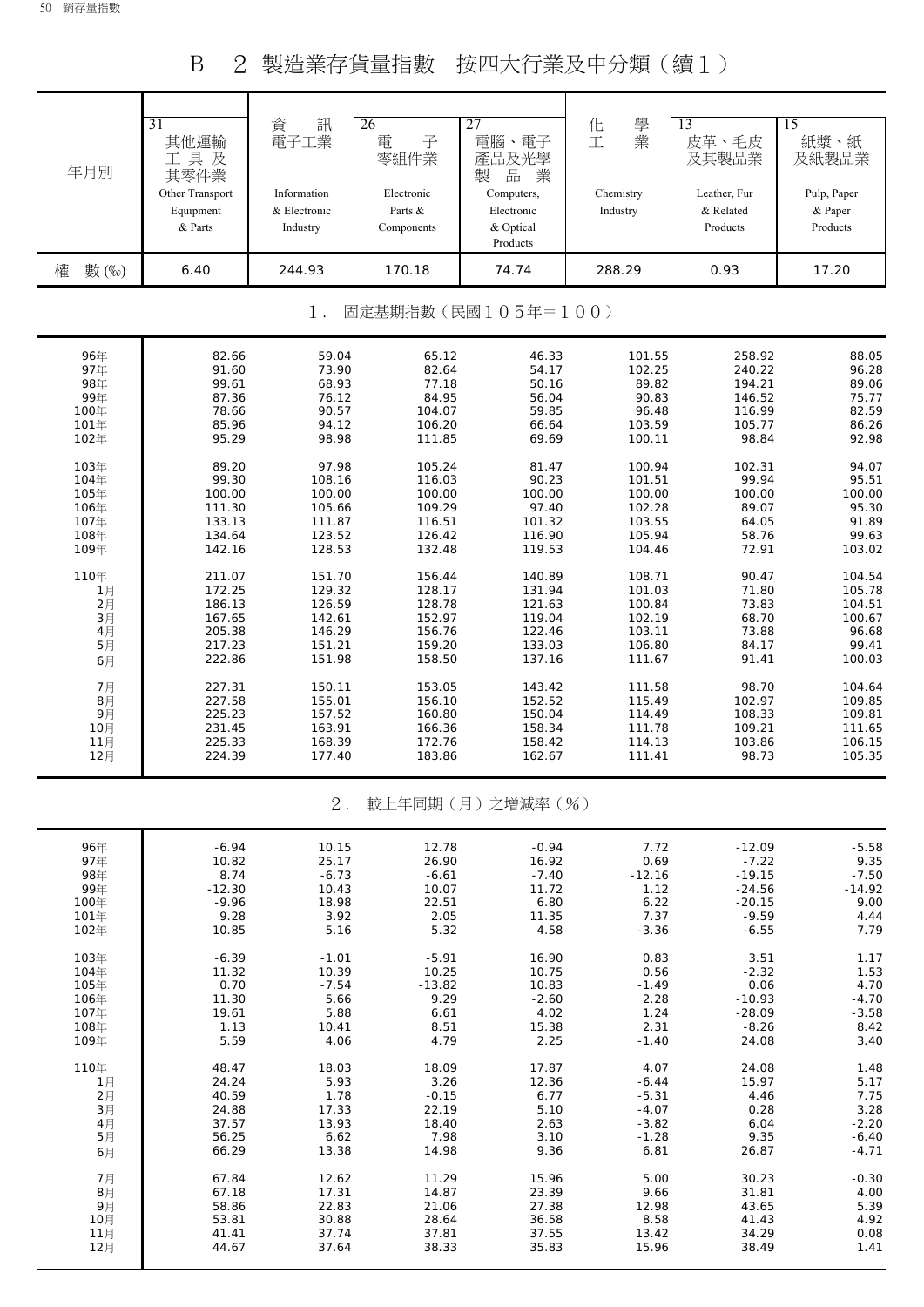| 17                        | 18                     | 19               | 20                       | 21                                      | 22                 | 民                  | 08               |              |
|---------------------------|------------------------|------------------|--------------------------|-----------------------------------------|--------------------|--------------------|------------------|--------------|
| 石油及煤                      | 化學原材料肥料                | 其他化學             | 藥品及醫用                    | 橡                                       | 塑<br>膠             | 生業<br>工            | 食                |              |
| 製品業                       | 氮化合物塑橡膠                | 製品業              | 化學製品業                    | 膠業<br>製<br>品                            | 業<br>製<br>品        |                    | 品品<br>及業<br>飼    |              |
|                           | 原料及人纖業                 |                  |                          |                                         |                    |                    |                  | Period       |
|                           |                        |                  |                          |                                         |                    |                    |                  |              |
| Petroleum                 | Chemical, Fertilizers, | Other            | Pharmaceuticals          | Rubber                                  | Plastic            | Food, Textiles     | Food & Prepared  |              |
| & Coal                    | Nitrogen Compounds,    | Chemical         | & Medicinal              | Products                                | Products           | &                  | Animal Feeds     |              |
| Products                  | Plastic & Rubber,      | Products         | <b>Chemical Products</b> |                                         |                    | Other Industry     |                  |              |
|                           | Man-made Fibres        |                  |                          |                                         |                    |                    |                  |              |
| 72.78                     | 119.68                 | 37.74            | 19.59                    | 6.38                                    | 13.99              | 187.75             | 31.70            | Weights (%)  |
|                           |                        |                  |                          |                                         |                    |                    |                  |              |
|                           |                        |                  |                          |                                         |                    |                    |                  |              |
|                           |                        |                  |                          | 1. Fixed Indexes (Base : $2016 = 100$ ) |                    |                    |                  |              |
|                           |                        |                  |                          |                                         |                    |                    |                  |              |
| 123.80                    | 90.16                  | 86.46            | 76.76                    | 112.46                                  | 84.67              | 92.86              | 101.85           | 2007         |
| 101.65                    | 103.58                 | 91.39            | 82.19                    | 112.39                                  | 85.33              | 95.02              | 109.92           | 2008         |
| 110.58                    | 75.87                  | 74.35            | 84.52                    | 93.95                                   | 82.65              | 92.43              | 113.90           | 2009         |
| 105.27                    | 83.40                  | 78.58            | 88.31                    | 78.89                                   | 88.89              | 83.74              | 108.34           | 2010         |
| 104.06                    | 95.90                  | 84.15            | 89.98<br>94.78           | 77.75                                   | 94.78              | 86.06              | 115.37           | 2011         |
| 115.07<br>103.01          | 100.78<br>99.99        | 87.90<br>90.56   | 98.49                    | 88.37<br>89.42                          | 105.95<br>108.61   | 92.19<br>95.13     | 109.76<br>110.84 | 2012<br>2013 |
|                           |                        |                  |                          |                                         |                    |                    |                  |              |
| 95.22                     | 108.10                 | 95.22            | 96.37                    | 89.00                                   | 105.00             | 94.53              | 103.02           | 2014         |
| 99.98                     | 104.31                 | 99.49            | 100.93                   | 97.47                                   | 101.15             | 97.48              | 100.46           | 2015         |
| 100.00                    | 100.00                 | 100.00           | 100.00                   | 100.00                                  | 100.00             | 100.00             | 100.00           | 2016         |
| 100.24                    | 101.94                 | 110.94           | 101.18                   | 99.58                                   | 104.70             | 103.99             | 100.48           | 2017         |
| 96.66                     | 102.43                 | 121.54           | 105.44                   | 105.85                                  | 113.70             | 102.21             | 106.17           | 2018         |
| 88.86<br>85.59            | 110.31<br>106.59       | 127.53<br>125.79 | 109.99<br>120.71         | 90.79<br>91.56                          | 111.29<br>113.92   | 101.11<br>100.30   | 111.27<br>113.37 | 2019<br>2020 |
|                           |                        |                  |                          |                                         |                    |                    |                  |              |
| 86.49                     | 107.76                 | 135.90           | 148.72                   | 99.59                                   | 113.50             | 95.95              | 116.87           | 2021         |
| 80.07                     | 97.68                  | 135.11           | 126.65                   | 91.87                                   | 111.24             | 93.80              | 114.63           | Jan.         |
| 80.65                     | 99.60                  | 127.67           | 124.60                   | 96.19                                   | 110.21             | 92.24              | 109.97           | Feb.         |
| 93.00                     | 94.52                  | 129.52           | 129.07                   | 98.01                                   | 110.33             | 93.14              | 115.28           | Mar.         |
| 92.10                     | 97.39                  | 131.35           | 126.45                   | 103.69                                  | 110.17             | 93.92              | 116.30           | Apr.         |
| 85.58<br>96.62            | 105.76<br>108.68       | 134.95<br>135.57 | 140.67<br>152.62         | 102.53<br>108.94                        | 115.30<br>110.65   | 94.28<br>96.66     | 117.25<br>118.96 | May          |
|                           |                        |                  |                          |                                         |                    |                    |                  | June         |
| 87.29                     | 111.86                 | 140.10           | 151.98                   | 103.07                                  | 115.24             | 98.23              | 122.01           | July         |
| 90.48                     | 115.32                 | 141.27           | 167.36                   | 103.77                                  | 117.98             | 98.82              | 119.60           | Aug.         |
| 83.25                     | 115.95                 | 143.07           | 173.62                   | 100.71                                  | 117.11             | 97.88              | 116.05           | Sep.         |
| 80.78                     | 113.22                 | 139.43           | 169.56                   | 93.32                                   | 113.97             | 98.53              | 117.04           | Oct.         |
| 88.63                     | 116.69                 | 136.30           | 162.08                   | 96.79                                   | 116.21             | 97.24              | 117.18           | Nov.         |
| 79.46                     | 116.50                 | 136.44           | 159.93                   | 96.21                                   | 113.62             | 96.66              | 118.18           | Dec.         |
| 2. Annual Change Rate (%) |                        |                  |                          |                                         |                    |                    |                  |              |
|                           |                        |                  |                          |                                         |                    |                    |                  |              |
| 9.78                      | 14.03                  | $-6.27$          | 4.45                     | 5.48                                    | $-1.54$            | $-5.10$            | $-9.87$          | 2007         |
| $-17.89$                  | 14.88                  | 5.70             | 7.07                     | $-0.06$                                 | 0.78               | 2.33               | 7.92             | 2008         |
| 8.79                      | $-26.75$               | $-18.65$         | 2.83                     | $-16.41$                                | $-3.14$            | $-2.73$            | 3.62             | 2009         |
| $-4.80$                   | 9.92                   | 5.69             | 4.48                     | $-16.03$                                | 7.55               | $-9.40$            | $-4.88$          | 2010         |
| $-1.15$                   | 14.99                  | 7.09             | 1.89                     | $-1.45$                                 | 6.63               | 2.77               | 6.49             | 2011         |
| 10.58                     | 5.09                   | 4.46             | 5.33                     | 13.66                                   | 11.79              | 7.12               | $-4.86$          | 2012         |
| $-10.48$                  | $-0.78$                | 3.03             | 3.91                     | 1.19                                    | 2.51               | 3.19               | 0.98             | 2013         |
| $-7.56$                   | 8.11                   | 5.15             | $-2.15$                  | $-0.47$                                 | $-3.32$            | $-0.63$            | $-7.06$          | 2014         |
| 5.00                      | $-3.51$                | 4.48             | 4.73                     | 9.52                                    | $-3.67$            | 3.12               | $-2.48$          | 2015         |
| 0.02                      | $-4.13$                | 0.51             | $-0.92$                  | 2.60                                    | $-1.14$            | 2.59               | $-0.46$          | 2016         |
| 0.24                      | 1.94                   | 10.94            | 1.18                     | $-0.42$                                 | 4.70               | 3.99               | 0.48             | 2017         |
| $-3.57$                   | 0.48                   | 9.55             | 4.21                     | 6.30                                    | 8.60               | $-1.71$            | 5.66             | 2018         |
| $-8.07$                   | 7.69                   | 4.93             | 4.32                     | $-14.23$                                | $-2.12$            | $-1.08$            | 4.80             | 2019         |
| $-3.68$                   | $-3.37$                | $-1.36$          | 9.75                     | 0.85                                    | 2.36               | $-0.80$            | 1.89             | 2020         |
| 1.05                      | 1.10                   | 8.04             | 23.20                    | 8.77                                    | $-0.37$            | $-4.34$            | 3.09             | 2021         |
| $-8.60$                   | $-14.24$               | 3.79             | 7.81                     | $-0.02$                                 | 1.51               | $-2.87$            | 8.19             | Jan.         |
| $-3.11$                   | $-14.13$               | 3.93             | 11.63                    | $-2.70$                                 | $-1.97$            | $-6.57$            | $-0.81$          | Feb.         |
| 9.37                      | $-16.85$               | 0.41             | 20.39                    | $-3.27$                                 | $-1.27$            | $-6.11$            | 3.58             | Mar.         |
| 7.42                      | $-15.84$               | 5.72             | 20.21                    | $-3.50$                                 | $-4.63$            | $-7.19$            | 2.16             | Apr.         |
| 0.87<br>14.61             | $-8.28$<br>0.10        | 3.65<br>9.45     | 28.81<br>34.21           | 4.23<br>17.65                           | $-1.38$<br>$-5.85$ | $-8.87$<br>$-5.40$ | $-0.90$<br>2.02  | May          |
|                           |                        |                  |                          |                                         |                    |                    |                  | June         |
| $-1.07$                   | 2.64                   | 10.88            | 27.60                    | 14.84                                   | $-0.65$            | $-4.19$            | 3.09             | July         |
| 4.28                      | 7.92                   | 14.45            | 30.44                    | 24.80                                   | $-1.03$            | $-5.05$            | 3.74             | Aug.         |
| $-5.66$                   | 19.88                  | 16.91            | 27.61                    | 24.76                                   | 5.17               | $-2.22$            | 4.31             | Sep.         |
| $-10.90$                  | 15.50                  | 13.34            | 21.95                    | 16.59                                   | 1.55               | $-1.48$            | 5.75             | Oct.         |
| 2.42<br>4.72              | 23.42<br>28.36         | 7.93<br>6.89     | 19.63<br>26.78           | 15.87<br>5.62                           | 4.89<br>$-0.15$    | $-1.54$<br>$-0.15$ | 2.94<br>3.48     | Nov.<br>Dec. |
|                           |                        |                  |                          |                                         |                    |                    |                  |              |

B-2 Indexes of Producer's Inventory - By Four Groups & Sectors (Cont. 1)